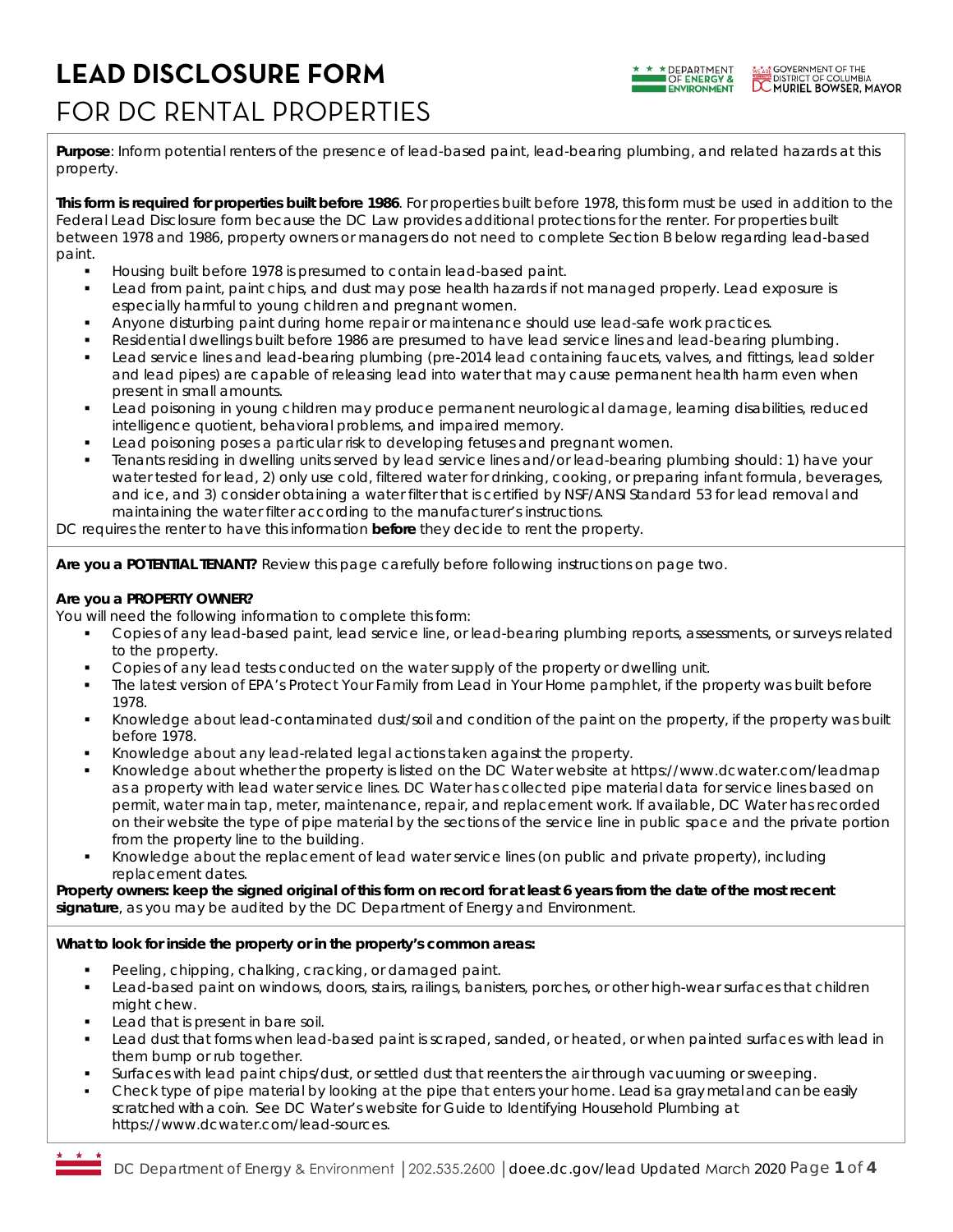For more information see the District of Columbia Lead-Hazard Prevention and Elimination Act of 2008, D.C. Official Code § 8-231.01 et seq., and the Federal Lead Warning Statement, 24 CFR Parts 35 and 745. Housing built before 1978 may contain lead-based paint. Lead from paint, paint chips, and dust can pose health hazards if not managed properly. Lead exposure is especially harmful to young children and pregnant women. Before renting pre-1978 housing, lessors must disclose the presence of known lead-based paint and/or lead-based paint hazards in the dwelling. Lessees must also receive a federally approved pamphlet on lead poisoning prevention.http://bit.ly/federallead.

If you need help in your language, please call 202-535-2600. | በአማርኛ እርዳታ ከፈለጉ በ 202-535-2600 ይደውሉ። | Si necesita ayuda en Español, por favor llame al 202-535-2600. | Si vous avez besoin d'aide en Français appelez-le 202-535-2600. | 如果您需要中文服務,請致電 202-535-2600|한국어로 도움이 필요합니까? 무료 한국어통역: 202-535-2600| Nếu quý vị cần giúp đỡ bằng tiếng Việt, xin gọi 202-535-2600.

| <b>IF YOU ARE:</b>   | YOU NEED TO:                                                                                                 |
|----------------------|--------------------------------------------------------------------------------------------------------------|
| The property owner   | • Complete Sections A, B (for pre-1978 properties), C and D<br>Provide a copy to the tenant.<br>$\mathbf{m}$ |
| The potential tenant | • Carefully review Sections B, C, and D<br>Sign Section E.                                                   |

# **SECTION A:** PROPERTY OWNER'S SIGNATURE Property Address:  $\vert$  Unit:  $\vert$  Washington, DC | ZIP: I am the owner of this property and will truthfully give the answers to the following questions about leadbased paint/hazards in or around this property, and lead test results, lead service lines and lead-bearing plumbing. Name: Signature: Signature: Signature: Signature: Signature: Signature: Signature: Signature: Signature: Signature: Signature: Signature: Signature: Signature: Signature: Signature: Signature: Signature: Signature: Signatu

Name: Signature: Signature: Signature: Signature: Signature: Signature: Signature: Signature: Signature: Signature: Signature: Signature: Signature: Signature: Signature: Signature: Signature: Signature: Signature: Signatu

## **SECTION B:** INFORMATION ABOUT LEAD-BASED PAINT

**Note: Section B must only be completed for properties that were built before 1978. Lead-based paint is assumed to be present in properties built before 1978. To the best of your knowledge, is there lead-based paint inside or around the property, including common area(s)?**

Yes, in the following location(s): *For more space attach a summary*

 No, I am not aware of any lead-based paint, but because the property was built before 1978 it is assumed to be present.

### **To the best of your knowledge, is there peeling or chipping paint, lead-contaminated dust/soil, or other leadbased paint hazards inside or around the property?**

No Yes, in the following location(s): *For more space attach a summary*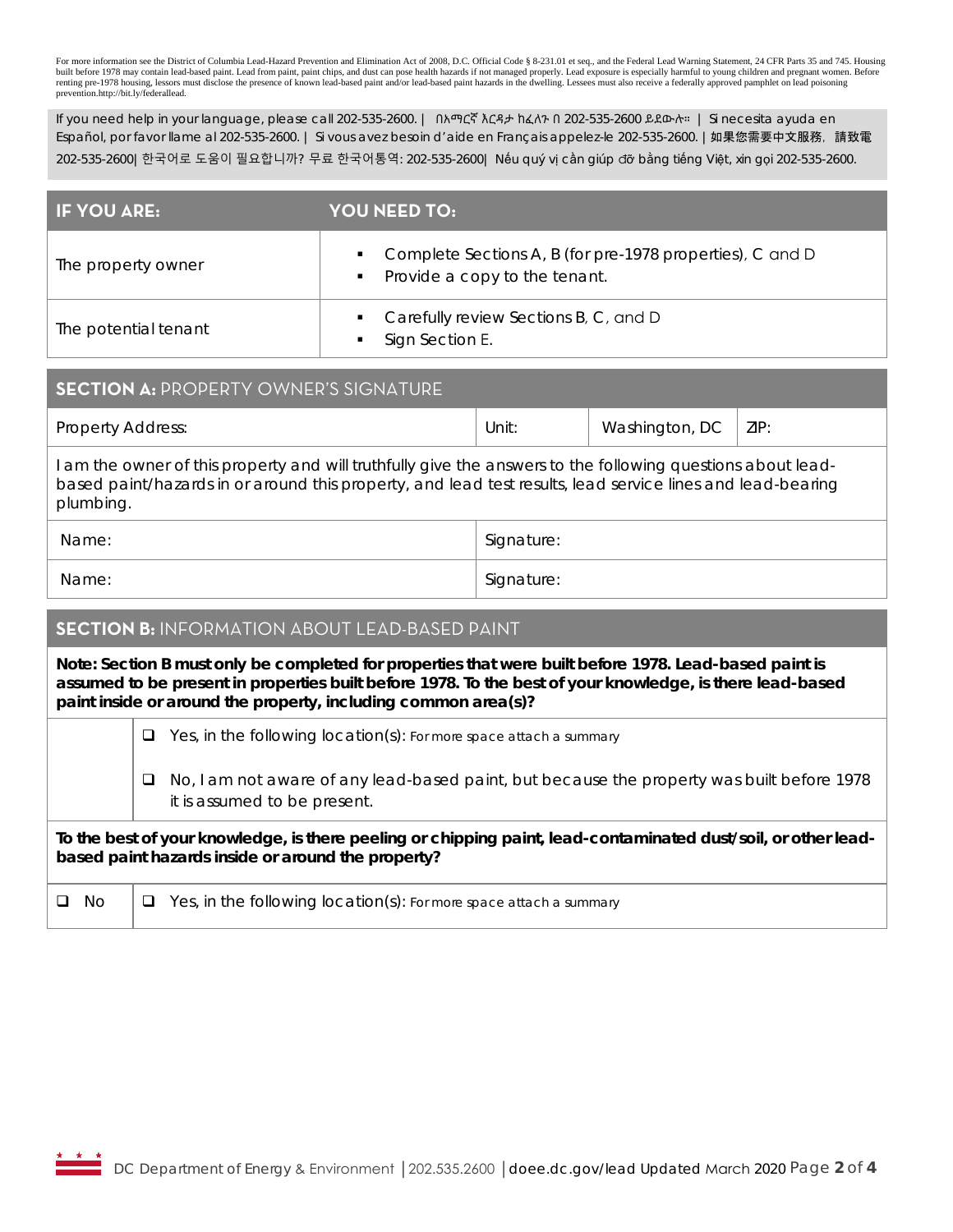| <b>SECTION C:</b> INFORMATION ABOUT LEAD-BEARING PLUMBING AND LEAD SERVICE LINES IN THIS |  |
|------------------------------------------------------------------------------------------|--|
| <b>PROPERTY</b>                                                                          |  |

| Lead-bearing plumbing is assumed to be present in housing built before 1986. To the best of your knowledge,<br>is there lead-bearing plumbing present in the property?                                                                                                                     |                                                                                                                                |        |                                                                                                                                                                    |  |  |  |
|--------------------------------------------------------------------------------------------------------------------------------------------------------------------------------------------------------------------------------------------------------------------------------------------|--------------------------------------------------------------------------------------------------------------------------------|--------|--------------------------------------------------------------------------------------------------------------------------------------------------------------------|--|--|--|
| Yes, there is lead-bearing plumbing in the<br>□<br>following location(s): For more space attach a summary                                                                                                                                                                                  |                                                                                                                                | $\Box$ | No, I am not aware of any lead-bearing<br>plumbing, but because the property was built<br>before 1986 it is assumed to be present<br>throughout the dwelling unit. |  |  |  |
| Lead-service lines are assumed to be present in housing built before 1986. To the best of your knowledge, are<br>there any lead service lines serving the dwelling unit on the private property or in public space?                                                                        |                                                                                                                                |        |                                                                                                                                                                    |  |  |  |
| Yes, there are lead-service line(s) in the following<br>❏<br>location(s): For more space attach a summary<br>□ Private Property □ Public Space                                                                                                                                             |                                                                                                                                | $\Box$ | No, I am not aware of any lead service line, but<br>because the property was built before 1986 it is<br>assumed to be present throughout the dwelling<br>unit.     |  |  |  |
| To the best of your knowledge has the portion of the lead water service line on private property been<br>replaced?                                                                                                                                                                         |                                                                                                                                |        |                                                                                                                                                                    |  |  |  |
| No<br>o.                                                                                                                                                                                                                                                                                   | $\Box$ Yes, on the following date(s):                                                                                          |        |                                                                                                                                                                    |  |  |  |
|                                                                                                                                                                                                                                                                                            |                                                                                                                                |        | To the best of your knowledge has the portion of the lead water service line in public space been replaced?                                                        |  |  |  |
| Q<br>No.                                                                                                                                                                                                                                                                                   | $\Box$ Yes, on the following date(s):                                                                                          |        |                                                                                                                                                                    |  |  |  |
|                                                                                                                                                                                                                                                                                            | contains the following information about lead water service lines for this property.                                           |        | As of the date of execution of this disclosure, the DC Water website at https://www.dcwater.com/leadmap                                                            |  |  |  |
| In Public Space                                                                                                                                                                                                                                                                            | Type:<br>Description:                                                                                                          |        | In Private Space<br>Type:<br>Description:                                                                                                                          |  |  |  |
|                                                                                                                                                                                                                                                                                            |                                                                                                                                |        |                                                                                                                                                                    |  |  |  |
|                                                                                                                                                                                                                                                                                            | <b>SECTION D:</b> INFORMATION ABOUT PENDING ACTIONS, NOTICES, ORDERS, AND PENALTIES                                            |        |                                                                                                                                                                    |  |  |  |
| Does DC Government have any pending actions related to lead-based paint for this property or have you<br>ever been issued any civil fines, fees, or penalties for failure to disclose lead water service lines and/or lead-<br>bearing plumbing for this property?<br>Check all that apply |                                                                                                                                |        |                                                                                                                                                                    |  |  |  |
| u<br>❏<br>❏<br>❏                                                                                                                                                                                                                                                                           | A notice of violation<br>A notice of lead-based paint hazards<br>An administrative order to eliminate lead-based paint hazards |        |                                                                                                                                                                    |  |  |  |
| Civil fines, penalties, or fees related to failure to disclose lead water service line, and/or lead-bearing<br>⊔<br>plumbing<br>No; I am not aware of any pending actions, notices, orders, or penalties.<br>❏                                                                             |                                                                                                                                |        |                                                                                                                                                                    |  |  |  |